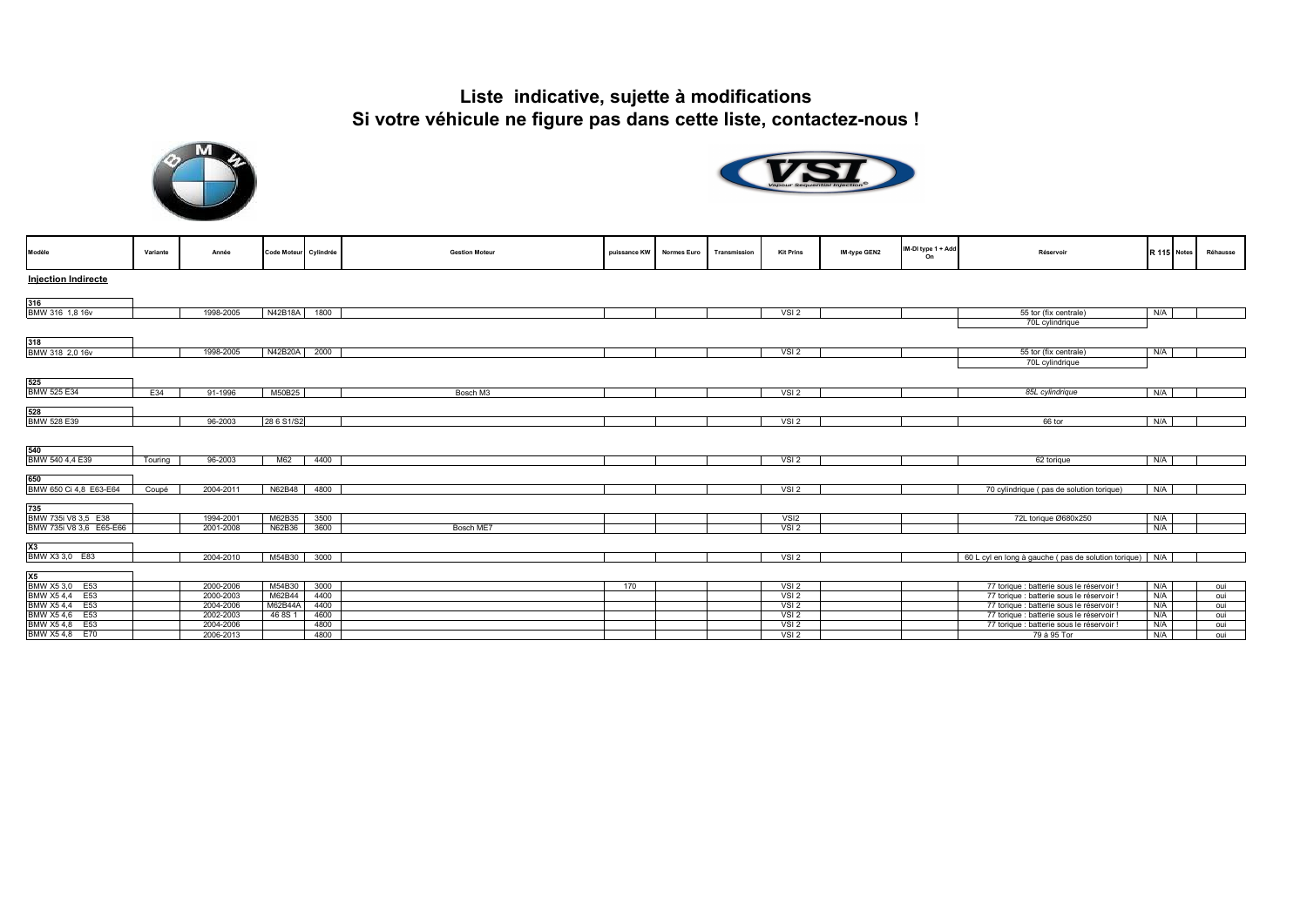## **Liste indicative, sujette à modifications Si votre véhicule ne figure pas dans cette liste, contactez-nous !**





| Modèle                   | Variante                   | Année                  | <b>Code Moteur</b>        | Cylindrée    | <b>Gestion Moteur</b>                                                                      | puissance KW   | <b>Normes Euro</b>                                                                      | Transmission   | <b>Kit Prins</b>  | IM-type GEN2                                | IM-DI type 1 + Add   | Réservoir    |            | R 115 Notes | Réhausse |
|--------------------------|----------------------------|------------------------|---------------------------|--------------|--------------------------------------------------------------------------------------------|----------------|-----------------------------------------------------------------------------------------|----------------|-------------------|---------------------------------------------|----------------------|--------------|------------|-------------|----------|
| <b>Injection directe</b> |                            |                        |                           |              |                                                                                            |                | le code moteur et la gestion moteur sont importants pour des questions de compatibilité |                |                   |                                             |                      |              |            |             |          |
| 1-series                 | 1.14i                      | 2011-2015              | N13B16A 1600              |              | Bosch 0.261.S11.037 (810)                                                                  | 75             | Euro 5                                                                                  | MT/AT          |                   | VSI-2.0 DI LPG GEN2 IM 6 cyl type 1 N.A.    |                      | N.A.         | non        |             |          |
| 1-series                 | 1.16i                      | 2011-2015              | N13B16A 1600              |              | Bosch 0.261.S11.037 (810)                                                                  | 100            | Euro 5                                                                                  | MT/AT          |                   | VSI-2.0 DI LPG GEN2 IM 6 cyl type 1 N.A.    |                      | N.A.         | non        |             |          |
| 1-series                 | 1.16i                      | 2014-2020              | <b>B38B15A</b>            | 1500         | Bosch 0.261.S19.761 / 0.261.S19.542 / 0.261.S21.754 / 0.261.S21.980                        | 80             | Euro 6                                                                                  | MT/AT          |                   | VSI-2.0 DI LPG GEN2 IM 6 cyl type 1         | N.A.                 | N.A.         | non        |             |          |
| 1-series                 | 1.18i                      | 2011-2015              | N13B16A                   | 1600         | Bosch 0.261.S11.037 (810)                                                                  | 100/125        | Euro 5                                                                                  | MT/AT          |                   | VSI-2.0 DI LPG GEN2 IM 4 cyl type 1         | IM 4 cyl type 1 N.A. |              | non        |             |          |
| 1-series                 | 1.18i (F20)                | 2014-2020              | B38B15A 1500              |              | Bosch 0.261.S19.761 (658) / 0.261.S19.542 (658)                                            | 100            | Euro 6                                                                                  | MT/AT          |                   | VSI-2.0 DI LPG GEN2 IM 6 cyl type 1         | N.A.                 | N.A.         | oui        |             |          |
| 1-series                 | 1.18i                      | 2014-2020              | B38B15A                   | 1500         | Bosch 0.261.S19.761 / 0.261.S19.542 / 0.261.S21.754 / 0.261.S21.980                        | 100/103        | Euro 6                                                                                  | MT/AT          |                   | VSI-2.0 DI LPG GEN2 IM 6 cyl type 1         | N.A.                 | N.A.         | oui        |             |          |
| 1-series                 | 1.20i                      | 2011-2015              | N13B16A                   | 1600         | Bosch 0.261.S11.037 (810)                                                                  | 130            | Euro 5                                                                                  | MT/AT          |                   | VSI-2.0 DI LPG GEN2 IM 6 cyl type 1         | N.A.                 | N.A.         | oui        |             |          |
| 1-series                 | 1.20i                      | 2020-                  | B48A20A                   | 2000         | Bosch DME 0.261.S20.785                                                                    | 131            | Euro 6D                                                                                 | MT/AT          | /SI-3 DI LPG      | N.A.                                        | N.A.                 | N.A.         | non        |             |          |
| 1-series                 | 1.25i                      | 2012-2020              | <b>N20B20A</b>            | 2000         | Bosch 0.261.S10.653                                                                        | 160/175        | Euro 6                                                                                  | MT/AT          | VSI-3 DI LPG      | N.A.                                        | N.A.                 | N.A.         | oui        |             |          |
|                          |                            |                        |                           |              |                                                                                            |                |                                                                                         |                |                   |                                             |                      |              |            |             |          |
| 2-series                 | 2.16i                      | 2014-2020              | B38B15A                   | 1500         | Bosch 0.261.S19.761 / 0.261.S19.542 / 0.261.S21.754 / 0.261.S21.980                        | 75/80          | Euro 6                                                                                  | MT/AT          |                   | VSI-2.0 DI LPG GEN2 IM 6 cyl type 1 N.A.    |                      | N.A.         | non        |             |          |
| 2-series                 | 2.18i                      | 2015-2020              | <b>B38A15A</b>            | 1500         | Bosch 0.261.S19.761 / 0.261.S19.542 / 0.261.S21.754 / 0.261.S21.980                        | 100/103        | Euro 6                                                                                  | MT/AT          |                   | VSI-2.0 DI LPG GEN2 IM 6 cyl type 1         | N.A.                 | N.A.         | oui        |             |          |
| 2-series                 | 2.20i                      | 2012-2016              | N20B20B 2000              |              | Bosch 0.261.S08.709                                                                        | 135            | Euro 6                                                                                  | MT/AT          | VSI-3 DI LPG N.A. |                                             | N.A.                 | N.A.         | oui        |             |          |
| 2-series                 | 2.20i                      | 2014-2016              | <b>N20B20A</b>            | 2000         | Bosch 0.261.S10.653                                                                        | 135            | Euro 6                                                                                  | MT/AT          | VSI-3 DI LPG      | N.A.                                        | N.A.                 | N.A.         | oui        |             |          |
| 2-series                 | 2.20i                      | 2014-2020              | <b>B48A20A</b>            | 2000         | Bosch DME 0.261.S20.785                                                                    | 120            | Euro 6                                                                                  | MT/AT          | /SI-3 DI LPG      | N.A.                                        | N.A.                 | N.A.         | non        |             |          |
| 2-series                 | 2.20i                      | 2020-                  | B48A20A                   | 2000         | Bosch DME 0.261.S20.785                                                                    | 131            | Euro 6D                                                                                 | MT/AT          | VSI-3 DI LPG      | N.A.                                        | N.A.                 | N.A.         | non        |             |          |
| 2-series                 | 2.20i                      | 2014-2020              | B48A20A                   | 2000         | Bosch DME 0.261.S20.785                                                                    | 141            | Euro 6                                                                                  | MT/AT          | VSI-3 DI LPG      | N.A.                                        | N.A.                 | N.A.         | oui        |             |          |
| 2-series                 | 2.25xe                     | 2018-2020              | <b>B38A15A</b>            | 1500         | Bosch 0.261.S19.761 / 0.261.S19.542 / 0.261.S21.754 / 0.261.S21.980                        | 100/103        | Euro 6                                                                                  | MT/AT          |                   | VSI-2.0 DI LPG GEN2 IM 6 cyl type 1         | N.A.                 | N.A.         | oui        |             |          |
| 2-series                 | 2.25xe                     | 2014-2020              | <b>B38A15A</b>            | 1500         | Bosch 0.261.S19.761 / 0.261.S19.542 / 0.261.S21.754 / 0.261.S21.980                        | 165            | Euro 6                                                                                  | MT/AT          |                   | VSI-2.0 DI LPG GEN2 IM 6 cyl type 1         | N.A.                 | N.A.         | non        |             |          |
| 2-series                 | 2.28i                      | 2014-2020              | <b>N20B20A</b>            | 2000         | Bosch 0.261.S10.653                                                                        | 180            | Euro 6                                                                                  | MT/AT          | VSI-3 DI LPG      | N.A.                                        | N.A.                 | N.A.         | oui        |             |          |
|                          |                            |                        |                           |              |                                                                                            |                |                                                                                         |                |                   |                                             |                      |              |            |             |          |
| 3-series                 | 3.16i                      | 2011-2015              | N13B16A 1600              |              | Bosch 0.261.S11.037 (810)                                                                  | 100            | Euro 5                                                                                  | MT/AT          |                   | VSI-2.0 DI LPG GEN2 IM 6 cvl tvpe 1 N.A.    |                      | N.A.         | non        |             |          |
| 3-series                 | 3.18i                      | 2014-2020              | B38B15A                   | 1500         | Bosch 0.261.S19.761 / 0.261.S19.542 / 0.261.S21.754 / 0.261.S21.980                        | 100            | Euro 6                                                                                  | MT/AT          |                   | VSI-2.0 DI LPG GEN2 IM 6 cyl type 1         | N.A.                 | N.A.         | oui        |             |          |
| 3-series                 | 3.20i                      | 2011-2016              | <b>N20B20A</b>            | 2000         | Bosch 0.261.S10.653                                                                        | 120            | Euro 6                                                                                  | MT/AT          | /SI-3 DI LPG      | N.A.                                        | N.A.                 | N.A.         | non        |             |          |
| 3-series                 | 3.20i                      | 2011-2016              | <b>N20B20A</b>            | 2000         | Bosch 0.261.S10.653                                                                        | 135            | Euro 6                                                                                  | MT/AT          | VSI-3 DI LPG      | N.A.                                        | N.A.                 | N.A.         | oui        |             |          |
| 3-series                 | 3.20i                      | 2012-2016              | N13B16A                   | 1600         | Bosch 0.261.S11.037 (810)                                                                  | 125            | Euro 5                                                                                  | MT/AT          |                   | VSI-2.0 DI LPG GEN2 IM 4 cyl type 1         | IM 4 cyl type 1 N.A. |              | non        |             |          |
| 3-series                 | 3.20i                      | 2012-2016              | <b>N20B20B</b>            | 2000         | Bosch 0.261.S08.709                                                                        | 135            | Euro 6                                                                                  | MT/AT          | VSI-3 DI LPG      | IN.A.                                       | N.A.                 | N.A.         | oui        |             |          |
| 3-series                 | 3.28i                      | 2011-2016              | <b>N20B20A</b>            | 2000         | Bosch 0.261.S10.653                                                                        | 180            | Euro 6                                                                                  | MT/AT          | /SI-3 DI LPG      | N.A                                         | N.A.                 | N.A.         | oui        |             |          |
|                          |                            |                        |                           |              |                                                                                            |                |                                                                                         |                |                   |                                             |                      |              |            |             |          |
| 4-series                 | 4.18i                      | 2014-2020              | B38B15A                   | 1500         | Bosch 0.261.S19.761 / 0.261.S19.542 / 0.261.S21.754 / 0.261.S21.980                        | 100            | Euro 6                                                                                  | MT/AT          |                   | VSI-2.0 DI LPG GEN2 IM 6 cyl type 1         | N.A.                 | N.A.         | oui        |             |          |
| 4-series                 | 4.20i                      | 2013-2020              | <b>N20B20A</b>            | 2000         | Bosch 0.261.S10.653                                                                        | 120            | Euro 6                                                                                  | MT/AT          | VSI-3 DI LPG N.A. |                                             | N.A.                 | N.A.         | non        |             |          |
| 4-series                 | 4.20i                      | 2013-2016              | N20B20B 2000              |              | Bosch 0.261.S08.709                                                                        | 135            | Euro 6                                                                                  | MT/AT          | VSI-3 DI LPG      | N.A.                                        | N.A.                 | N.A.         | oui        |             |          |
| 4-series                 | 4.20i                      | 2013-2020              | N20B20A 2000              |              | Bosch 0.261.S10.653                                                                        | 135            | Euro 6                                                                                  | MT/AT          | VSI-3 DI LPG      | N.A.                                        | N.A.                 | N.A.         | oui        |             |          |
| 4-series                 | 4.28i                      | 2013-2020              | N20B20A                   | 2000         | Bosch 0.261.S10.653                                                                        | 180            | Euro 6                                                                                  | MT/AT          | /SI-3 DI LPG      | N.A.                                        | N.A.                 | N.A.         | oui        |             |          |
|                          |                            |                        |                           |              |                                                                                            |                |                                                                                         |                |                   |                                             |                      |              |            |             |          |
| 5-series                 | 5.20i                      | 2010-2020              | N20B20A                   | 2000         | Bosch 0.261.S10.653                                                                        | 120            | Euro 6                                                                                  | MT/AT          | VSI-3 DI LPG      | N.A.                                        | N.A.                 | N.A.         | oui        |             |          |
| 5-series                 | 5.20i                      | 2010-2020              | N20B20A 2000              |              | Bosch 0.261.S10.653                                                                        | 135            | Euro 6                                                                                  | MT/AT          | /SI-3 DI LPG      | IN.A.                                       | N.A.                 | N.A.         | oui        |             |          |
| 5-series                 | 5.20i                      | 2012-2016              | <b>N20B20B</b>            | 2000         | Bosch 0.261.S08.709                                                                        | 135            | Euro 6                                                                                  | MT/AT          | VSI-3 DI LPG      | N.A.                                        | N.A.                 | N.A.         | oui        |             |          |
| 5-series                 | 5.20i                      | 2013-2016              | <b>N20B16A</b>            | 1600         | Bosch 0.216.S10.549 (658)                                                                  | 125            | Euro 5                                                                                  | MT/AT          | /SI-3 DI LPG      | N.A                                         | N.A.                 | N.A.         | non        |             |          |
| 5-series                 | 5.28i                      | 2010-2020              | N20B20A                   | 2000         | Bosch 0.261.S10.653                                                                        | 180            | Euro 6                                                                                  | MT/AT          | /SI-3 DI LPG      | N.A                                         | N.A.                 | N.A.         | oui        |             |          |
| X1-series                | sDrive 16i                 | 2013-2015              | N20B16A 1600              |              | Bosch 0.261.S10.553 (658)                                                                  | 105            | Euro 5                                                                                  | MT/AT          | VSI-3 DILPG N.A.  |                                             | N.A.                 | N.A.         | non        |             |          |
|                          |                            |                        |                           |              |                                                                                            |                |                                                                                         |                |                   |                                             |                      |              |            |             |          |
| X1-series<br>X1-series   | sDrive 18i<br>s/xDrive 20i | 2018-2020<br>2011-2015 | B38A15A<br><b>N20B20A</b> | 1500<br>2000 | Bosch 0.261.S19.761 / 0.261.S19.542 / 0.261.S21.754 / 0.261.S21.980<br>Bosch 0.261.S10.653 | 100/103<br>135 | Euro 6<br>Euro 6                                                                        | MT/AT<br>MT/AT | VSI-3 DI LPG      | VSI-2.0 DI LPG GEN2 IM 6 cyl type 1<br>N.A. | N.A.<br>N.A.         | N.A.<br>N.A. | oui<br>oui |             |          |
|                          | s/xDrive 20i               | 2015-2020              | <b>B48A20A</b>            | 2000         | Bosch DME 0.261.S20.785                                                                    | 141            | Euro 6                                                                                  | MT/AT          | VSI-3 DI LPG N.A. |                                             | N.A.                 | N.A.         | oui        |             |          |
| X1-series<br>X1-series   | s/xDrive 20i               | 2020-                  | <b>B48A20A</b>            | 2000         | Bosch DME 0.261.S20.785                                                                    | 131            | Euro 6D                                                                                 | MT/AT          | VSI-3 DI LPG      | N.A.                                        | N.A.                 | N.A.         | non        |             |          |
| X1-series                | xDrive 28i                 | 2011-2015              | <b>N20B20A</b>            | 2000         | Bosch 0.261.S10.653                                                                        | 180            | Euro 6                                                                                  | MT/AT          | VSI-3 DI LPG      | N.A.                                        | N.A.                 | N.A.         | oui        |             |          |
|                          |                            |                        |                           |              |                                                                                            |                |                                                                                         |                |                   |                                             |                      |              |            |             |          |
| X2-series                | sDrive 18i                 | 2018-2020              | <b>B38A15A</b>            | 1500         | Bosch 0.261.S19.761 / 0.261.S19.542 / 0.261.S21.754 / 0.261.S21.980                        | 100/103        | Euro 6                                                                                  | MT/AT          |                   | VSI-2.0 DI LPG GEN2 IM 6 cyl type 1 N.A.    |                      | N.A.         | oui        |             |          |
| X2-series                | s/xDrive 20i               | 2015-2020              | <b>B48A20A</b>            | 2000         | Bosch DME 0.261.S20.785                                                                    | 141            | Euro 6                                                                                  | MT/AT          | VSI-3 DI LPG      | N.A.                                        | N.A.                 | N.A.         | oui        |             |          |
| X2-series                | s/xDrive 20i 2020-         |                        | B48A20A                   | 2000         | Bosch DME 0.261.S20.785                                                                    | 131            | Euro 6D                                                                                 | MT/AT          | VSI-3 DI LPG N.A. |                                             | N.A.                 | N.A.         | non        |             |          |
|                          |                            |                        |                           |              |                                                                                            |                |                                                                                         |                |                   |                                             |                      |              |            |             |          |
| X3-series                | s/xDrive 20i 2014-2020     |                        | <b>N20B20A</b>            | 2000         | Bosch 0.261.S10.653                                                                        | 135            | Euro 6                                                                                  | MT/AT          | VSI-3 DI LPG      | N.A.                                        | N.A.                 | N.A.         | oui        |             |          |
| X3-series                | xDrive 28i                 | 2011-2020              | N20B20A                   | 2000         | Bosch 0.261.S10.653                                                                        | 180            | Euro 6                                                                                  | MT/AT          | VSI-3 DI LPG      | N.A                                         | N.A.                 | N.A.         | oui        |             |          |
| X3-series                | sDrive 18i                 | 2013-2016              | N20B16A 1600              |              | Bosch 0.216.S10.549 (658)                                                                  | 125            | Euro 5                                                                                  | MT/AT          | VSI-3 DI LPG      | N.A                                         | N.A.                 | N.A.         | non        |             |          |